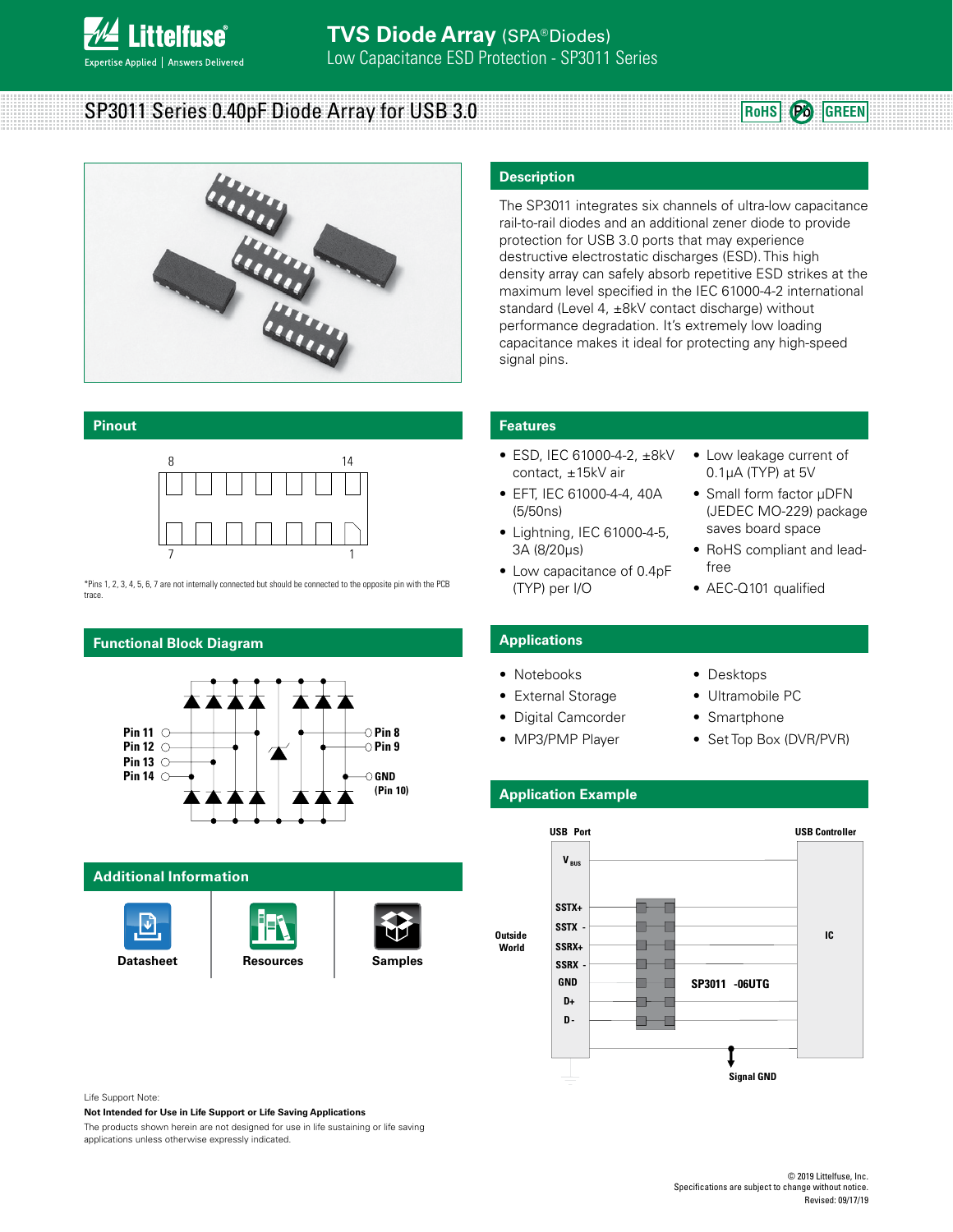

# **Absolute Maximum Ratings**

| .             |                                        |              |              |
|---------------|----------------------------------------|--------------|--------------|
| <b>Symbol</b> | <b>Parameter</b>                       | <b>Value</b> | <b>Units</b> |
| 'PP           | Peak Current ( $t_{\text{e}}$ =8/20µs) | 3.0          |              |
| OP            | <b>Operating Temperature</b>           | -40 to 125   |              |
| STOR          | Storage Temperature                    | $-55$ to 150 | $\circ$      |

**CAUTION:** Stresses above those listed in "Absolute Maximum Ratings" may cause permanent damage to the device. This is a stress only rating and operation of the device at these or any other conditions above those indicated in the operational sections of this specification is not implied.

#### **Electrical Characteristics (T. = 25°C)**

| the contract of the contract of the contract of the contract of the contract of the contract of the contract of the contract of the contract of the contract of the contract of the contract of the contract of the contract o |                      |                                                    |            |            |            |                |
|--------------------------------------------------------------------------------------------------------------------------------------------------------------------------------------------------------------------------------|----------------------|----------------------------------------------------|------------|------------|------------|----------------|
| <b>Parameter</b>                                                                                                                                                                                                               | <b>Symbol</b>        | <b>Test Conditions</b>                             | <b>Min</b> | <b>Typ</b> | <b>Max</b> | <b>Units</b>   |
| Reverse Standoff Voltage                                                                                                                                                                                                       | $V_{RWM}$            | $I_{\rm B} \leq 1 \mu A$                           |            |            | 6.0        | $\vee$         |
| Reverse Leakage Current                                                                                                                                                                                                        | LEAK                 | V <sub>B</sub> =5V, Any I/O to GND                 |            | 0.1        | 0.5        | μA             |
|                                                                                                                                                                                                                                |                      | $I_{\rm pp}$ =1A, t <sub>n</sub> =8/20µs, Fwd      |            | 11.0       |            | $\vee$         |
| Clamp Voltage <sup>1</sup>                                                                                                                                                                                                     | $V_c$                | $I_{\text{pp}} = 2A$ , t <sub>n</sub> =8/20µs, Fwd |            | 12.5       |            | $\vee$         |
| Dynamic Resistance                                                                                                                                                                                                             | $R_{DYN}$            | $(V_{c2} - V_{c1}) / (I_{pp2} - I_{pp1})$          |            | 1.5        |            | Ω              |
| ESD Withstand Voltage <sup>1</sup>                                                                                                                                                                                             |                      | IEC61000-4-2 (Contact)                             | ±8         |            |            | kV<br>kV<br>pF |
|                                                                                                                                                                                                                                | $V_{ESD}$            | IEC61000-4-2 (Air)                                 | ±15        |            |            |                |
| Diode Capacitance <sup>1</sup>                                                                                                                                                                                                 | $C_{\text{IVO-GND}}$ | Reverse Bias=0V                                    |            | 0.4        |            |                |

**Note:** <sup>1</sup> Parameter is guaranteed by design and/or device characterization.





### **Clamping Voltage vs. Ipp**



# **Capacitance vs. Bias Voltage <b>Insertion Loss (S21)** I/O to GND



#### **Pulse Waveform**

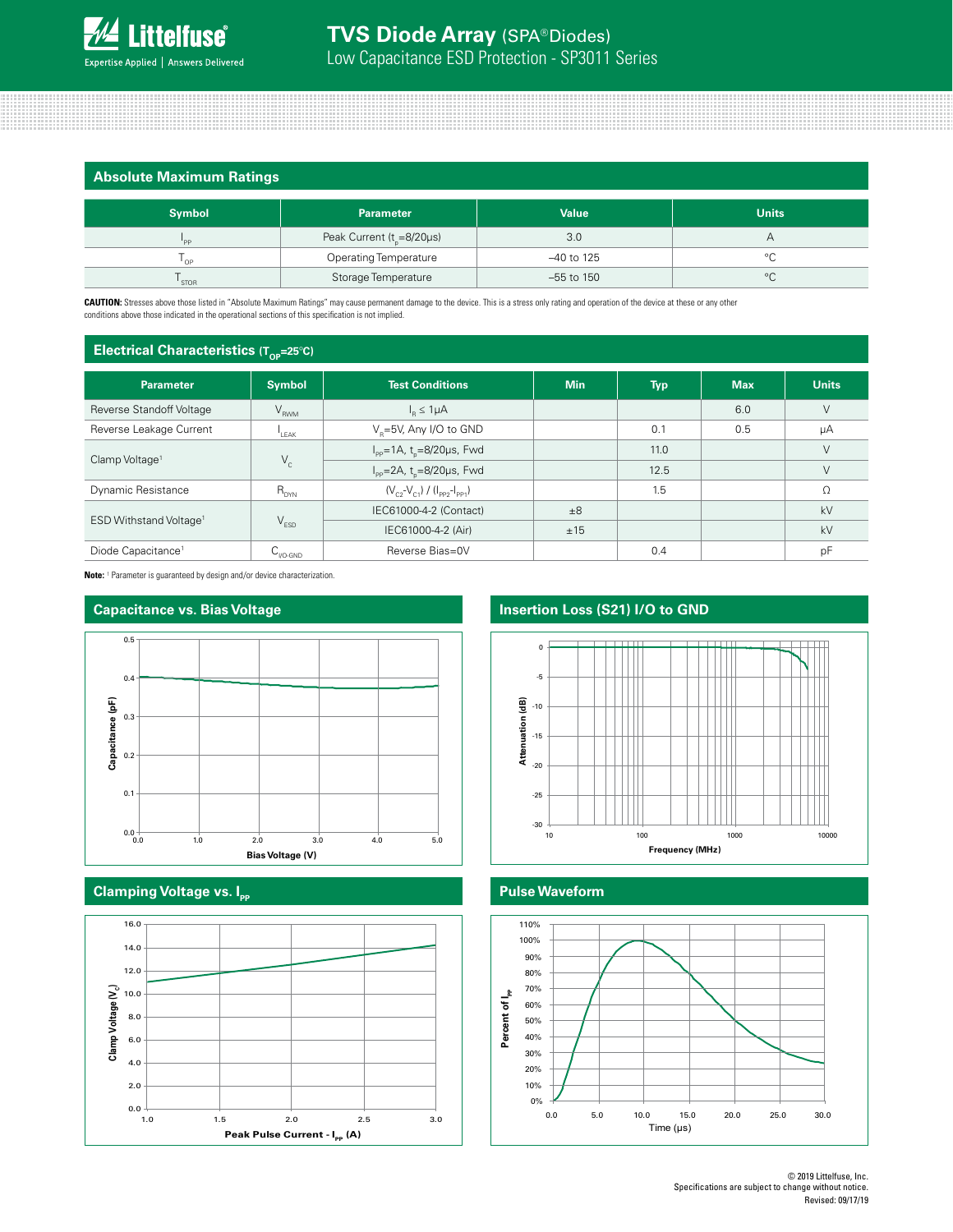

#### **Soldering Parameters**

| <b>Reflow Condition</b>                         | Pb - Free assembly                                |                    |  |
|-------------------------------------------------|---------------------------------------------------|--------------------|--|
|                                                 | - Temperature Min $(T_{s(min)})$                  | $150^{\circ}$ C    |  |
| <b>Pre Heat</b>                                 | - Temperature Max $(T_{s(max)})$                  | $200^{\circ}$ C    |  |
|                                                 | - Time (min to max) $(tn)$                        | $60 - 180$ secs    |  |
|                                                 | Average ramp up rate (Liquidus) Temp (T,) to peak | 3°C/second max     |  |
|                                                 | $T_{S(max)}$ to $T_{L}$ - Ramp-up Rate            | 3°C/second max     |  |
| <b>Reflow</b>                                   | - Temperature (T.) (Liquidus)                     | $217^{\circ}$ C    |  |
|                                                 | - Temperature (t.)                                | $60 - 150$ seconds |  |
| Peak Temperature (T <sub>n</sub> )              |                                                   | $260+0/5$ °C       |  |
| Time within 5°C of actual peak Temperature (t)  |                                                   | $20 - 40$ seconds  |  |
| <b>Ramp-down Rate</b>                           |                                                   | 6°C/second max     |  |
| Time 25°C to peak Temperature (T <sub>a</sub> ) |                                                   | 8 minutes Max.     |  |
| Do not exceed                                   | $260^{\circ}$ C                                   |                    |  |



## **Part Numbering System**



## **Product Characteristics**

| <b>Lead Plating</b>        | Pre-Plated Frame        |  |
|----------------------------|-------------------------|--|
| <b>Lead Material</b>       | Copper Alloy            |  |
| <b>Lead Coplanarity</b>    | 0.0004 inches (0.102mm) |  |
| <b>Substitute Material</b> | Silicon                 |  |
| <b>Body Material</b>       | Molded Epoxy            |  |
| Flammability               | UL 94 V-0               |  |

**Notes :** 

1. All dimensions are in millimeters

2. Dimensions include solder plating. 3. Dimensions are exclusive of mold flash & metal burr. 4. Blo is facing up for mold and facing down for trim/form, i.e. reverse trim/form. 5. Package surface matte finish VDI 11-13.

**Part Marking System R \* 6** Product Series R = SP3011 Assembly Site Number of Channels

# **Ordering Information**

| <b>Part Number</b> | Package | Min. Order Qty. |
|--------------------|---------|-----------------|
| SP3011-06UTG       | uDFN-14 | 3000            |